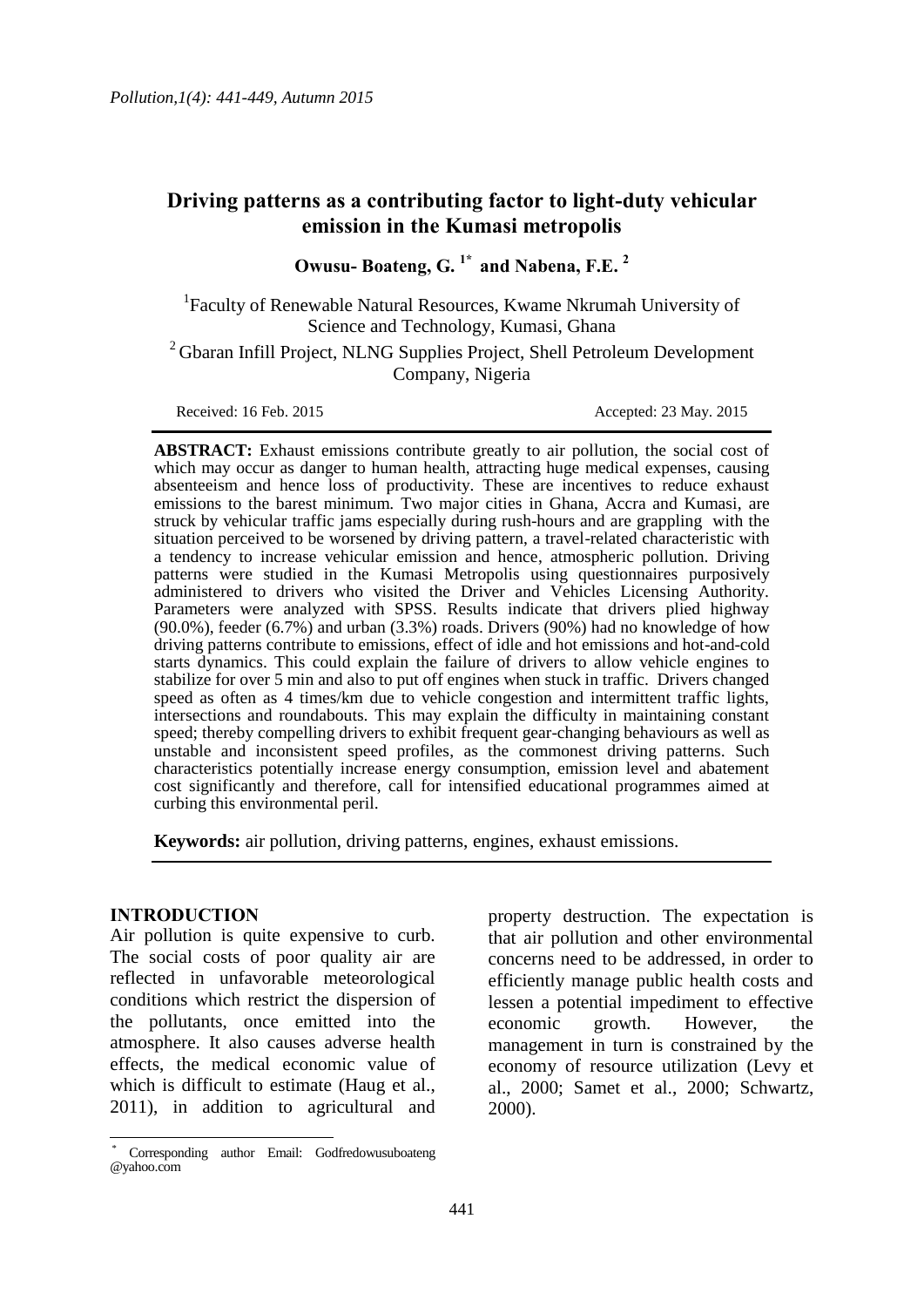Over the years, the contribution of surface transportation to emission of greenhouse gases has been established to be significant (Watkiss and Downing, 2008). The social costs of transportation may include a regular external un-priced component (Mayeres, 2000). The phenomenon has triggered the search for means of cutting down the consumption of fuel which has been strongly associated with aggravation of the situation. In this quest, some have advocated for greater building and usage of lighter and smaller vehicles without compromising safety, whiles considering the possibility of exploring alternative technologies, including cars powered by hybrid and fuel cells.

In Ghana, there is a great influx of fairly used cars daily (Nesamani et al*.,* 2007; Agyeman Bonsu et al*.,* 2010). This explosive growth is becoming a big problem in the cities. The major cities like Accra and Kumasi are trying to cope with the chaotic automobile traffic. The traffic congestions are extremely bad in these cities and traffic during the rush hours is really slow (Agyeman Bonsu et al*.,* 2007). Nesamani et al. (2006) found that the average speed in Chennai city is less than 20 kmph during peak hours. The volume of gases emitted at that point in time by vehicles can cause serious health problems. The financial and human considerations together are powerful incentives for trying to limit exhaust emissions. Adequate attention has not been accorded to reduction of traffic congestion; although it is an effective means of reducing  $CO<sub>2</sub>$ emissions. This makes the call for congestion mitigation programs that give prominence to reduction of  $CO<sub>2</sub>$  emissions, a legitimate one. However, the quantum of fuel that is consumed and the amount of  $CO<sub>2</sub>$  produced is a function of several factors including individuals' driving behaviour, vehicle and roadway types, and traffic conditions. Reducing fuel consumption and associated greenhouse gas (GHG) emissions—particularly carbon

dioxide  $(CO<sub>2</sub>)$ —from motor vehicles has been one of the important goals for a variety of sustainable transportation programs (Li et al., 2009). Driving pattern, for instance make a better input into the system of modeling for estimation of the amount of  $CO<sub>2</sub>$  emission than some other parameters such as trip distance.

The activities that occur during driving include idling, accelerating, cruising, and decelerating. These activities as judged by a driver who may exhibit behaviours such as aggression, defensive, mildness, etc and make different degrees of input in the overall emission output. Again, it is well known that driving patterns such as speed profile; acceleration and choice of gears greatly influence fuel consumption and vehicle exhaust emissions (Vicente et al*.,*  2013). Driving disorder, such as having difficulty in staying in the required lane, abrupt lane changes and driving on the shoulder are grouped under the heading "lateral discipline of driving" and are typical consequences of many dangerous driving situations. Two categories of cost characterize the cost implications in urban air quality management: 1. that originating from elevation of air pollution and 2. those emanating due to implementation of an abatement program. Real world driving has frequent speed fluctuations as well as sharp acceleration and deceleration. Sharp acceleration could increase emission rates by increasing the air/fuel ratio (Bokare and Maurya, 2013).

This might be due to a number of factors such as variation in road characteristics, traffic characteristics and roadway environment. All these retard the effort to improve local air quality. The increase in traffic volume and change in travel-related characteristics, vehicular emissions and energy consumption have increased significantly (Nesamani et al., 2007; Soole, 2013; Cascetta, 2010).

Driving patterns such as speed and acceleration profiles are of importance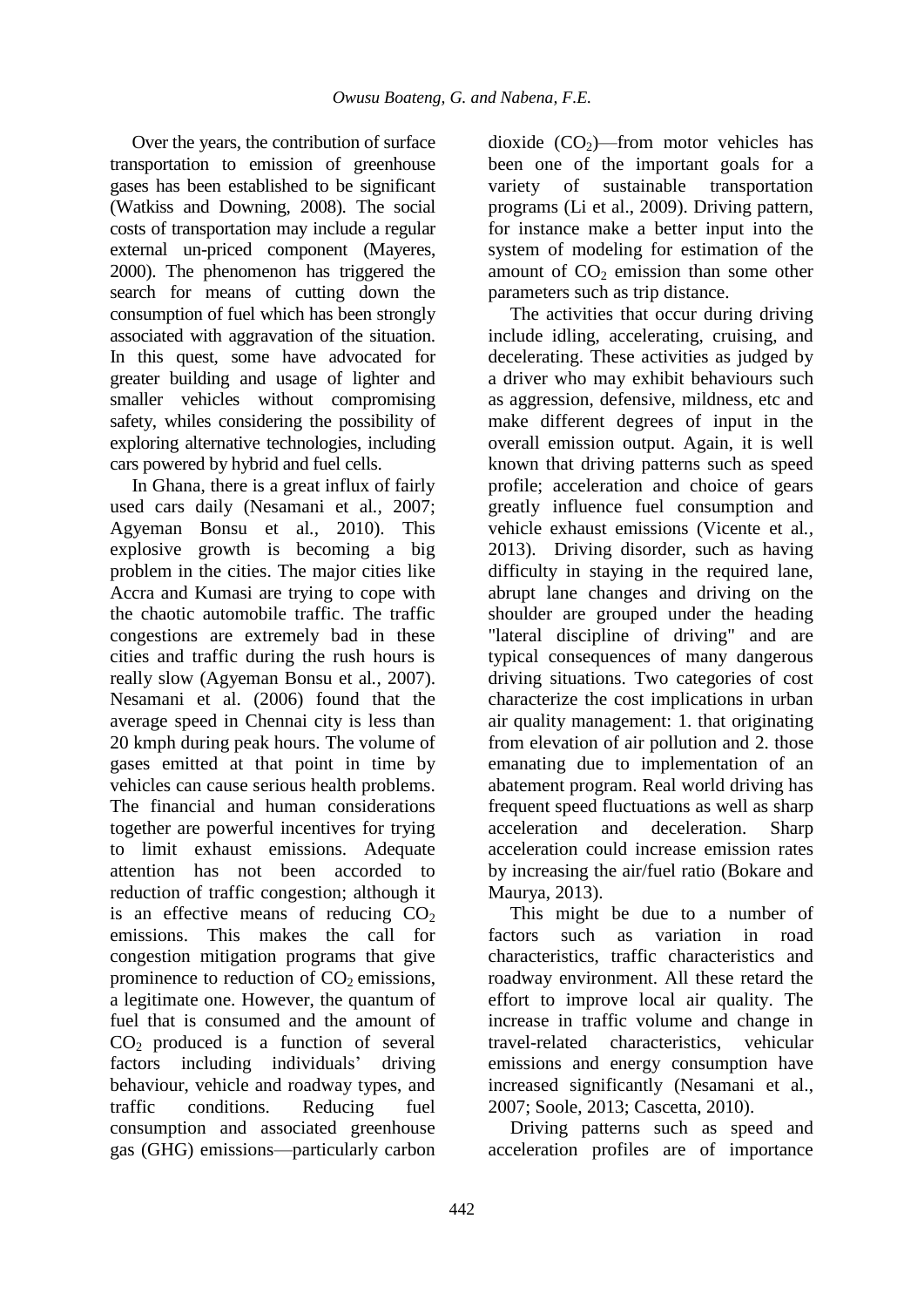when studying the environmental effects of traffic. In urban areas, driving patterns vary a great deal. However, knowledge of driving pattern characteristics that cause increased environmental effects is limited. Nonetheless, the commonest means of determining driving patterns is to use a vehicle with a data logging equipment to register parameters, for example speed. Opinions, activities, behaviours and the rationale behind them have not usually been given much consideration. However, this study, against the backdrop of the above usual situation, focused on assessing the most common driving patterns of vehicle drivers in the Kumasi Metropolis that contribute to increase in concentration of vehicular emissions

#### **MATERIALS AND METHODS**

#### **Study area**

The study was carried out in the Kumasi Metropolis, the second largest city in Ghana. With the existence of tertiary, secondary and first cycle schools, manufacturing industries, forests, recreational centers, banks, shops etc in the city, majority of education and business trips, shopping and recreational activities are done without waste of time. Kumasi depends on road network for intra-city commuting. It has some arterial roads connecting the Central Business District (CBD) at Adum with the outlying residential and industrial suburbs of the city. As capital city of the region, Kumasi Metropolis has the highest population. With an area of  $254 \text{ km}^2$ , it has a population density of about  $8,100/km^2$ . The high population density that characterizes the city and therefore its surroundings, has been attributed to its strategic location, road network (Fig. 1) and status as the regional capital, hosting majority of the business and commercial activities that occur in the region.



**Fig. 1.** Map of Ghana showing study area, Kumasi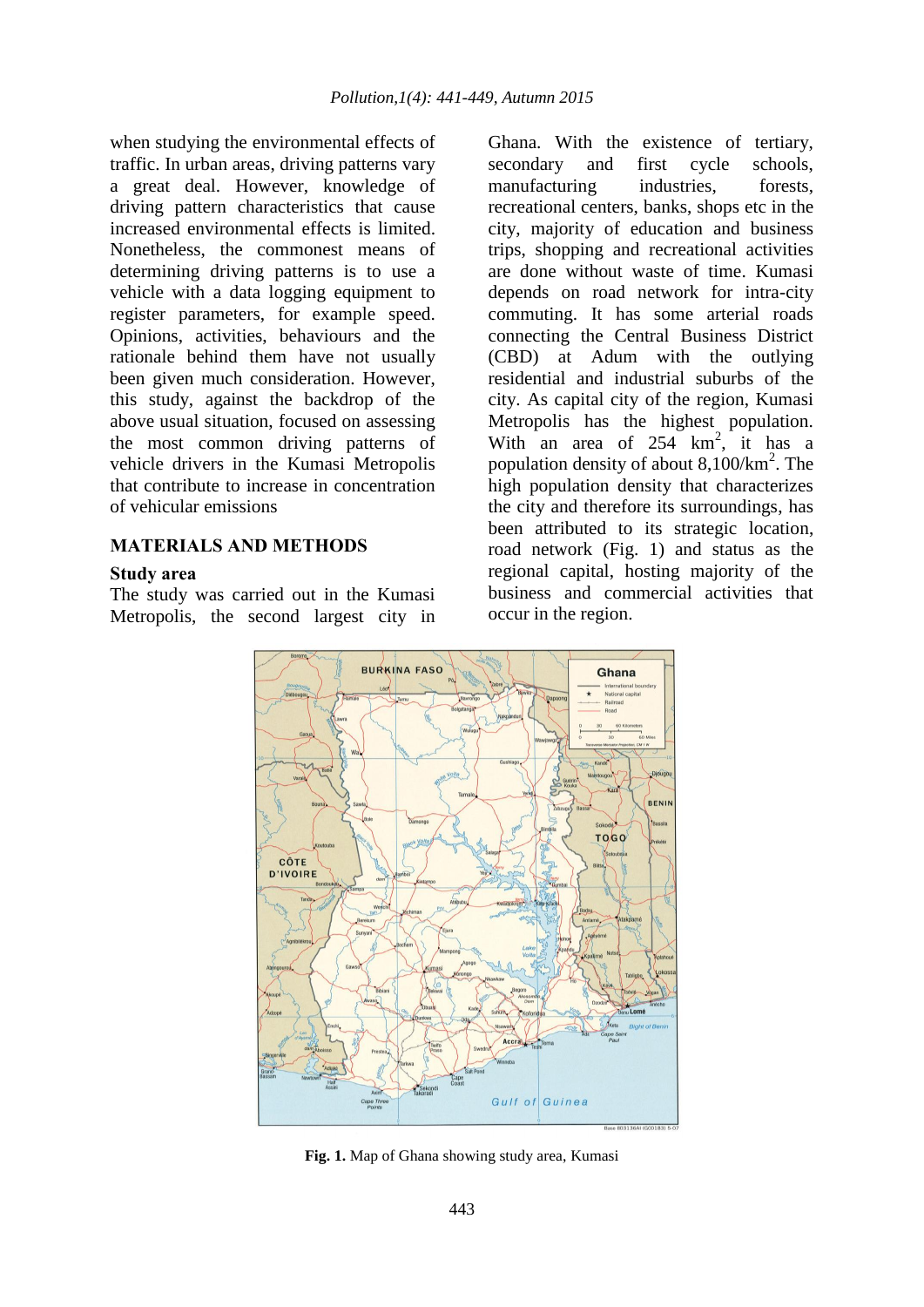Kumasi is very important because it is a nodal city where a very significant proportion of the centers for activities and services including health care, culture, education and sports are cited, as well as major arterial routes linking the national and international cities. It has the second largest economy in the country after the Greater Accra Region. For these reasons, national and international migration is frequent in the city which attracts people from the sub-region. The location of Kumasi with its road network and status as a brisk administrative and commercial centre, has made the city a destination of both internal and international migrants. In the year 2002, the Government of Ghana introduced the Metro Bus Services popularly called Metro Mass in the city for public transportation, as a measure to enhance travelling, especially during rush hours.

## **Data collection**

Different methodological approaches were used for studies on driving pattern, especially its contribution to vehicular emission. Such methods include laboratory bench testing and chassis dynamometer, on-board measurements and road measurements. Laboratory measurements are suitable for specific driving conditions, since the vehicle is fixed with many influential parameters (Andre, 2004; Frey and Chen, 2002). Data for the study were obtained through questionnaires, interviews and personal observations. Respondents were sampled from the premises of the Driver and Vehicles Licensing Authority (DVLA). The DVLA is the body at the premises of which drivers of different automobiles come to license new vehicles and renew expired licenses. This study site is the Ashanti Regional Headquarters of the division and therefore, a large number of drivers visit the premises. This in turn provided sample adequacy for the study. Before

administration of the questionnaire, the required official protocols were observed and permission sought from the management of the DVLA. Sixty (60) sets of the questionnaire were administered to randomly selected vehicle drivers (respondents), who visited the DVLA premises on the various sampling days. Care was taken to ensure maximum participation. The measure used to achieve this included explanation of the purpose of the exercise to respondents. Personal interviews were also used to support the questionnaire in obtaining the information that the study sought to elicit.

The questionnaire focused on information relating to driving pattern. These included choice of road-type plied, factors that influence choice of road such as conditions of roads, speed profiles, gearchanging behavior during acceleration and deceleration knowledge on hot and cold starts, weather, road width, road surface, traffic signals, frequency of intersection, traffic signals, frequency of vehicles maintenance, contribution of their driving patterns to vehicular emissions and seating capacity. Personal observation of trends in vehicle driving patterns such as cold and hot starts was also made in the study. Other parameters such as pedestrian activity, psychology and physiological states, traffic density, distraction (through conversation, radios, the use of phones captured in the questionnaire were not the main and immediate focus of the study but could influence the driving pattern. Drivers were interviewed to obtain information that could not be captured by the sampling and questionnaire.

## **RESULTS AND DISCUSSION**

## **Types of road plied by drivers**

The urban road was the most plied road among the three roads considered in the study. Except for six (60 vehicles representing 10%, all the vehicles plied the urban roads (Table 1).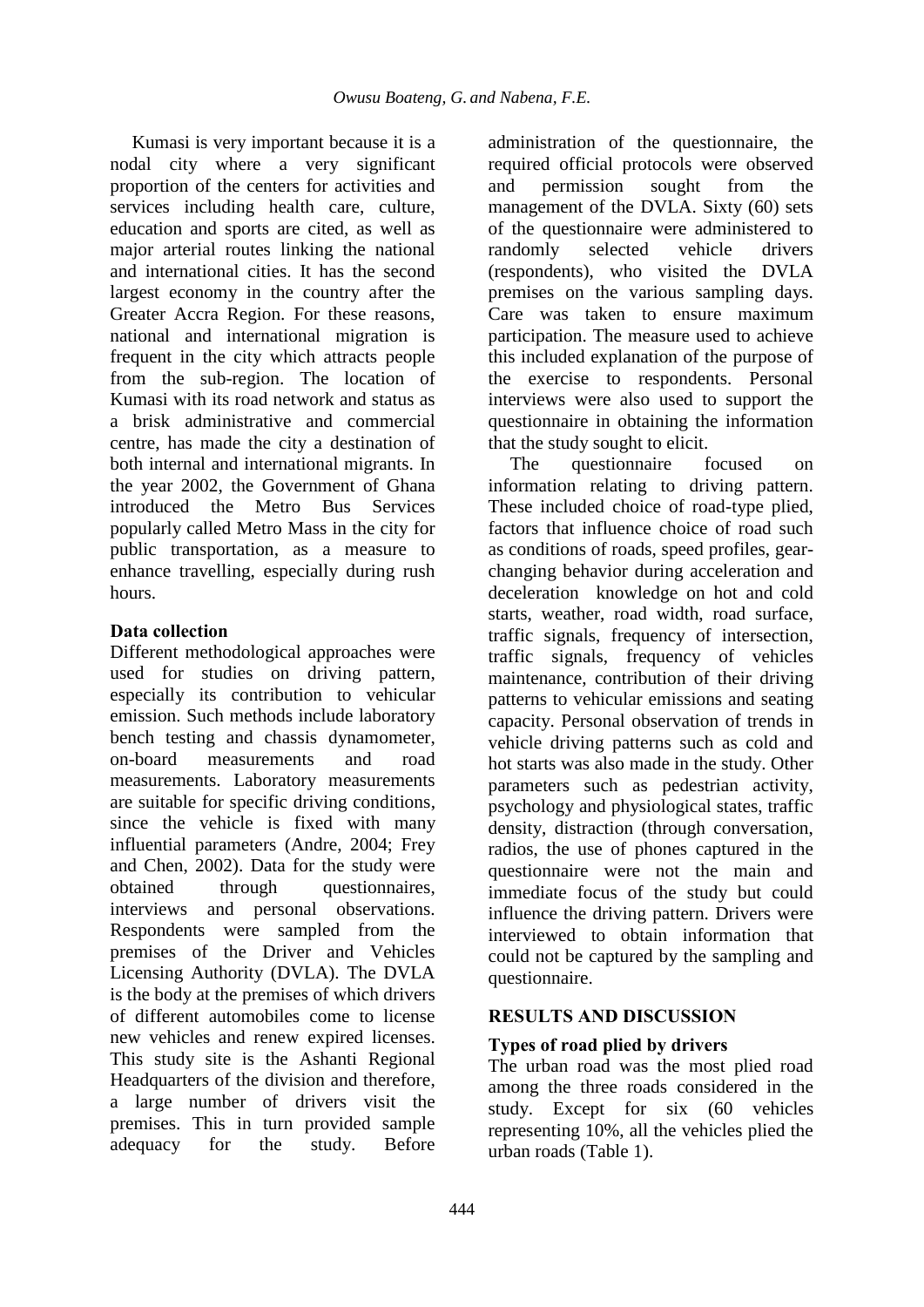| Road-types | Number of vehicle drivers | <b>Percentage of vehicles</b> |
|------------|---------------------------|-------------------------------|
| Urban      | 54                        | 90.0                          |
| Feeder     | 4                         | 6.7                           |
| Highway    |                           | 3.3                           |

**Table 1.** The relative proportions of vehicles that plied three road-types

The drivers explained that the conditions of roads influence their choice of road-type plied. In this respect, issues of concern included, road surfacing, road width, speed limits, road maintenance, presence of congestion, and time of the day. Related to this factor is another factor namely route choice which, according to commercial drivers is influenced by availability of passengers, vehicle size, trip purpose and road network. Several factors affect the route choice decisions of drivers ((Erke et al., 2007; Zhang and Levinson, 2008; Zhong et al., 2012). This may have an impact on the efficiency of vehicular movements.

The density of traffic in an area affects the concentration of vehicular emissions in the area. This is also related directly to the number of vehicles plying a road. With the majority of vehicles plying urban roads (Table 1), one will not be wrong in suggesting that the contribution of air pollution in the Kumasi Metropolis and associated air pollution could be high. Again, vehicular emission levels from urban road transportation could be generally higher in urban areas than from highway and feeder roads. The effects of a high degree of atmospheric pollution include lungs and heart diseases, and sometime premature deaths and high morbidity. This, in turn necessitates the institution of measures for good driving behaviour.

#### **Observance of speed limit by vehicle drivers**

Forty-eight (80%) drivers noted that they do not exceed the seating capacity, 11.7% observed and adhered to the seating capacity while the remaining 8.3%, did not always do so (Fig. 2).

### **Observance of seating capacity by vehicle drivers**

In order to make up for lost income which results from traffic congestion, drivers adopt prominent strategies among which is increasing seating capacity (Fig. 2). About a quarter, 14, representing 23.3% of drivers who plied the usually congested roads regularly exceeded the seating capacity while 21 (35%) do so intermittently. The remaining 25 (41.7%) observed the seating capacity (Fig. 3). According to drivers who usually exceeded the seating capacity, this was necessary to meet the cost of running their vehicles, since traffic congestion limited the number of trips they could make per given period of time and hence financial loss. The tendency of such behaviour to promote emissions, has however not been an issue to drivers. Mock (2011) recounted the possibility of two vehicles with the same number of seats or the same boot volume, to have significantly different  $CO<sub>2</sub>$  emissions, cautioning that any use of the number of seats or boot volume would require a careful definition of these variables. This and other technical issues support the call for intensified education on issues of vehicular emission.

Barth and Boriboonsomsin (2009) justified the need to combat traffic congestion by listing reasons such as waste of time and money, increasing risks of accidents and promotion of localized pollutants such as particulate matter and the most serious long-term consequence; increased emission of greenhouse gases. The wastage of fuel, an already scarce commodity that occur can however not be discounted.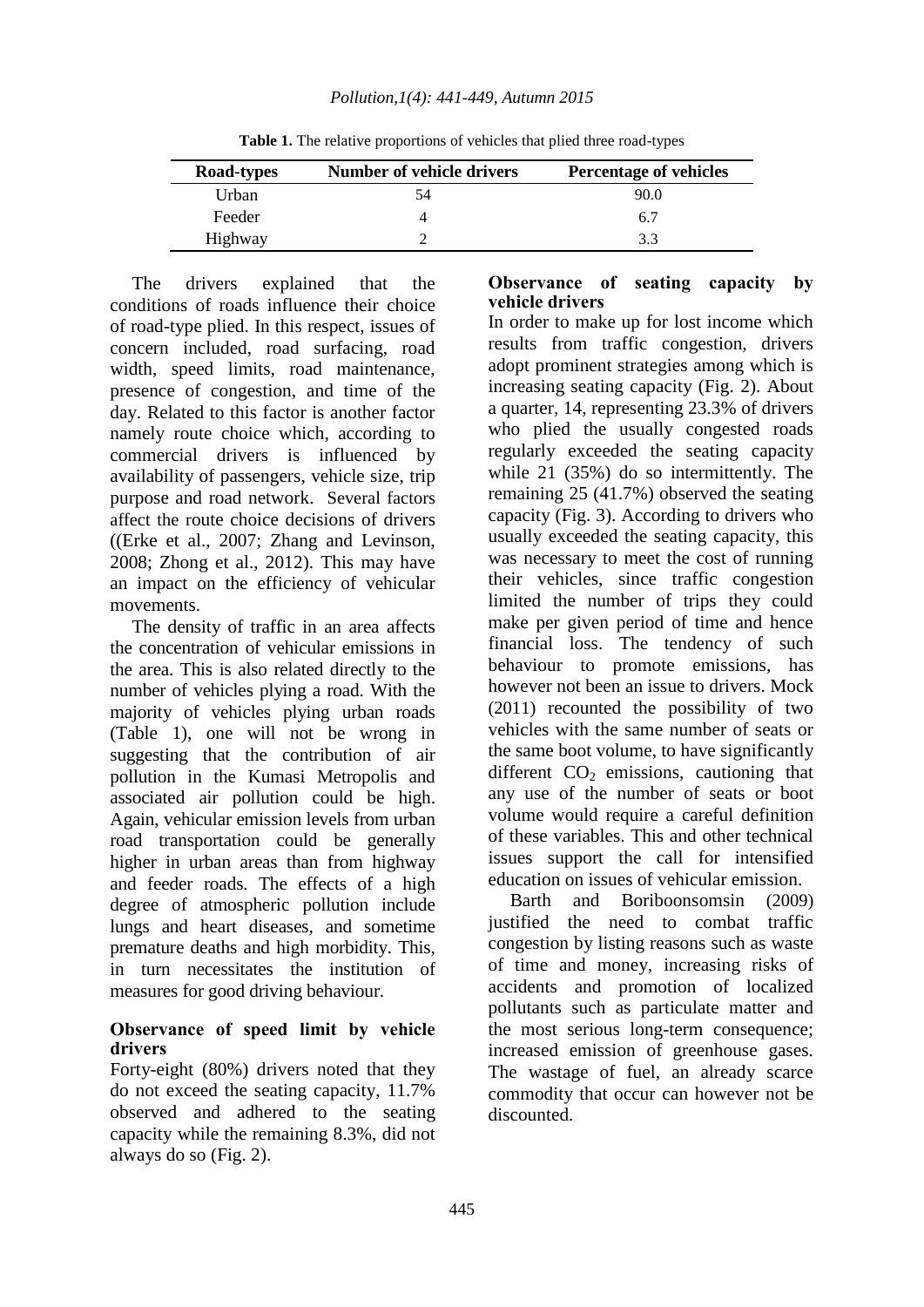

*Owusu Boateng, G. and Nabena, F.E.*

**Fig. 2.** Observance of speed limit by vehicle drivers



**Fig. 3.** Adherence to rules on seating capacity by vehicle drivers

#### **Maintenance of vehicles**

The frequency of maintenance of vehicles was generally low. Only two vehicle drivers undertook regular monthly vehicle maintenance. The rest undertook maintenance irregularly (whenever their vehicles developed fault). The number of times that drivers undertook maintenance was directly related to duration. Thus, the shorter the period, the lower the number of vehicles that undergo maintenance (Fig. 4). The results however depict the period within which the vehicle operators appreciate the occurrence of fault and therefore, were likely to visit the mechanic workshop but not necessarily periods for established scheduled maintenance.



**Fig. 4.** Frequency of vehicle maintenance by drivers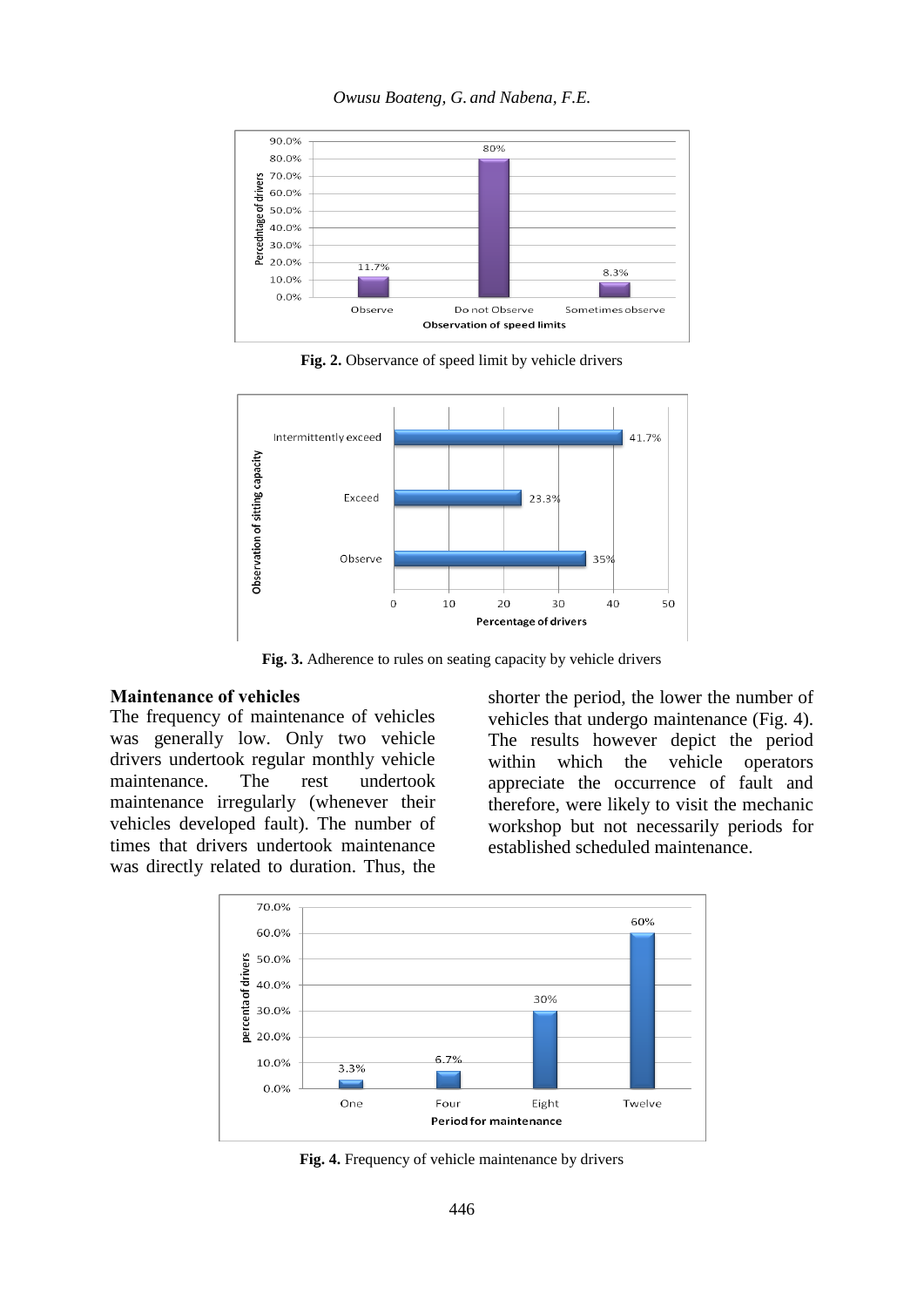#### **Knowledge of start conditions (cold and hot starts)**

Majority (90%) of vehicle drivers did not have any knowledge of hot and cold starts. Neither did they have any knowledge on the contribution of their driving patterns to increased vehicular emissions. Conscious of the tendency of traffic to build-up in the mornings, drivers hurriedly moved their vehicles (in their bid to avoid being caught up in such traffic situations) without allowing enough time for initial engine warm-up and stabilization. It has been observed that 80% of drivers switch off their vehicles, when stuck in traffic. Most drivers moved their vehicle almost

immediately after the ignition keys are turned on (Fig. 5). This results shows the weakening of engines and hence their performances. In vehicles that use catalytic converters, during cold starts, catalytic emission control systems do not provide full control until they reach operation temperatures and richer mixtures. In situations where full control is exerted, differences in the catalysts may offset any increase in fuel consumption. Another effect is increase in cold start emissions. According to the USEPA, hot start test begins exactly 10 min after the engine is fully warmed up and there is no requirement of mixture enrichment to achieve this.



**Fig. 5.** Length of time allowed by vehicle drivers for engine stabilization

Driving pattern including speed profiles affect the fuel consumption as well as total emissions (Ahn et al*.,* 2002). Driving patterns in urban areas vary greatly, affecting the amount of exhaust emission and fuel consumption. Differences in driving patterns may swamp any increases in fuel consumption due to catalysts. El-Shawarby et al. (2005) noted that traffic density, number of intersections, speed limit, modal mix, street functions and type of landuse influence driving patterns, and suggested their consideration for inclusion in the development of new driving cycles; the sequence of vehicle operating conditions (idle, acceleration, steady state and deceleration) developed to represent typical pattern in an urban area (Brundell-Freij and Ericsson, 2005)

### **Speed profile**

Majority of the vehicles considered in this study did not speed much. Also, only four (6.7%) drivers were slow in changing speed. The remaining 56 drivers (93.3%) often and randomly changed speed. This may have a profound effect on emission rates. This observed speed profile is attributed to the existence of intermittent traffic lights, intersections, roundabouts and vehicle population congestions, making it difficult in maintaining constant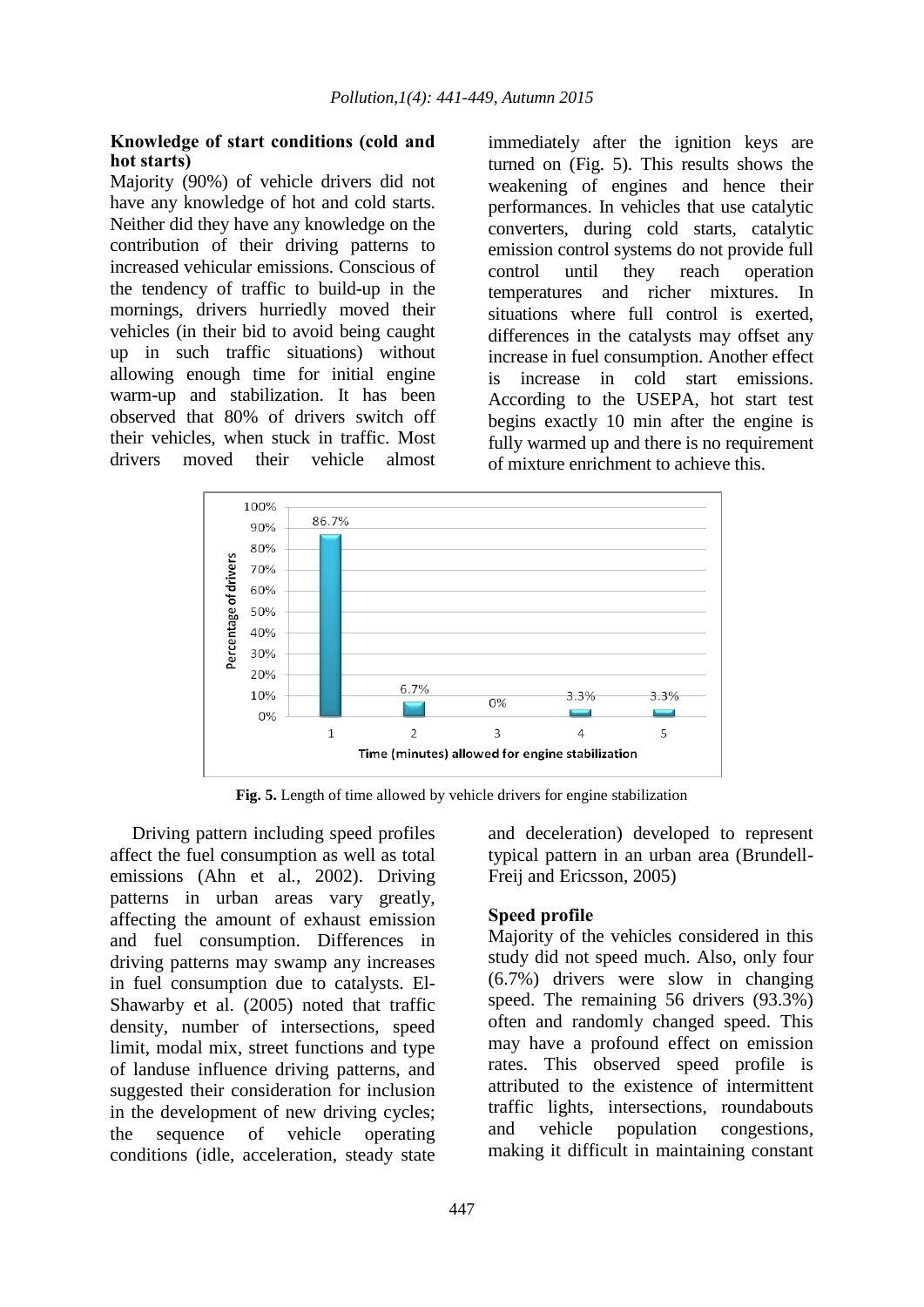speed and therefore, forcing drivers to exhibit frequent gear-changing behaviors, unstable and inconsistent speed profiles as the most common driving patterns. This observation is similar to that by Nesamani et al. (2007) who noted that with increase in traffic volume and change in travelrelated characteristics, vehicular emission and energy assumption have increased significantly. Also, when a vehicle is at high speed, emission tends to be lower than when the vehicle moves at snail speed (within certain limits).

At very low average speeds which generally represent stop-and-go driving, it is established that vehicles do not travel far, causing elevated levels of emission rates per mile (Int Panis et al., 2006). Such situations typify scenarios when the vehicle engine continue running without movement by the vehicles, therefore increasing their emission rate per mile to infinity. Paradoxically, when vehicles travel at much higher speeds, very high amounts of engine loads and commensurate high quantities of fuel are spent. This leads to correspondingly high  $CO<sub>2</sub>$  emission rates. In between these two scenarios is a moderate speed and a corresponding moderated fuel and  $CO<sub>2</sub>$ emission. Barth and Boriboonsomsin (2009) established a distinctive parabolic shape emissions-speed curve, with high emission rates on both ends and low emission rates at moderate speeds of around 40 to 60 mph. If congestion reduces the average vehicle speed below 45 mph (for a freeway scenario)  $CO<sub>2</sub>$ emissions increase (Greenwood et al., 2007; Vicente, 2013). Vehicles spend more time on the road, which results in higher  $CO<sub>2</sub>$ emissions. This is one of the situations that make a call on authorities for congestionmitigation programs, in order to reduce  $CO<sub>2</sub>$ emission directly. Moreover, in situations where average speed reduces from 70 mph to a slower speed of 45 to 55 mph due to moderation in congestion, the response is  $CO<sub>2</sub>$  emissions reduction. This notwithstanding, elevation of average traffic

speed to above about 65 miles per hour due to congestion mitigation causes increase in  $CO<sub>2</sub>$  emissions. El-Shawarby et al. (2005) observed lower rate of emissions at speed ranging from 60 to 90 km/h outside of which a considerable increase in emissions occur.

### **CONCLUSION**

Light duty vehicle drivers that ply the three road types; 1. highway, 2. urban and 3. feeder roads daily, do not have adequate knowledge about their contribution to air pollution through inappropriate driving patterns. Frequent gear-changing behaviour, unstable and inconsistent speed profiles due to intermittent traffic lights, intersections, roundabouts and vehicle population congestions are the most common driving patterns identified. The phenomena call for intensified public education campaigns for drivers to be abreast with maintenance of consistent speed profiles and exhibition of good vehicle maintenance habits and hence, reduce air pollution. Also, smoothing the *stop-and-go* pattern of traffic for free flow of vehicles at a relatively constant speed, by re-engineering the traffic situation in the metropolis will be helpful in reducing vehicular emissions.

### **REFERENCES**

Agyemang-Bonsu, W.K., Tutu-Benefoh, D. and Asiamah, H., (2007). Ghana Vehicular Emission Report, Accra, Ghana. Environmental Protection Agency, Accra.

Agyeman Bonsu, W.K., Dontwi, I.K., Tutu-Benefoh, D., Bentil, D.E., Boateng, O.G., Asubonteng, K. and Agyemang, W. (2010). Traffic-Data Modeling of Vehicular Emissions using COPERT III in Ghana: A case study of Kumasi. American Journal of Scientific and Industrial Research. Am. J. Sci. Ind. Res., 1(1), 32-40.

Ahn, K., Rakha, H., Trani, A. and van Aerde, M. (2002). Estimating Vehicle Fuel Consumption and Emissions Based on Instantaneous Speed and Acceleration Levels. J. Transp. Eng., 128 (2), 182–190.

Andre, M. (2004). The ARTEMIS European driving cycles for measuring car pollutant emissions. Sci Total Environ., 334-335(1), 73 –84.